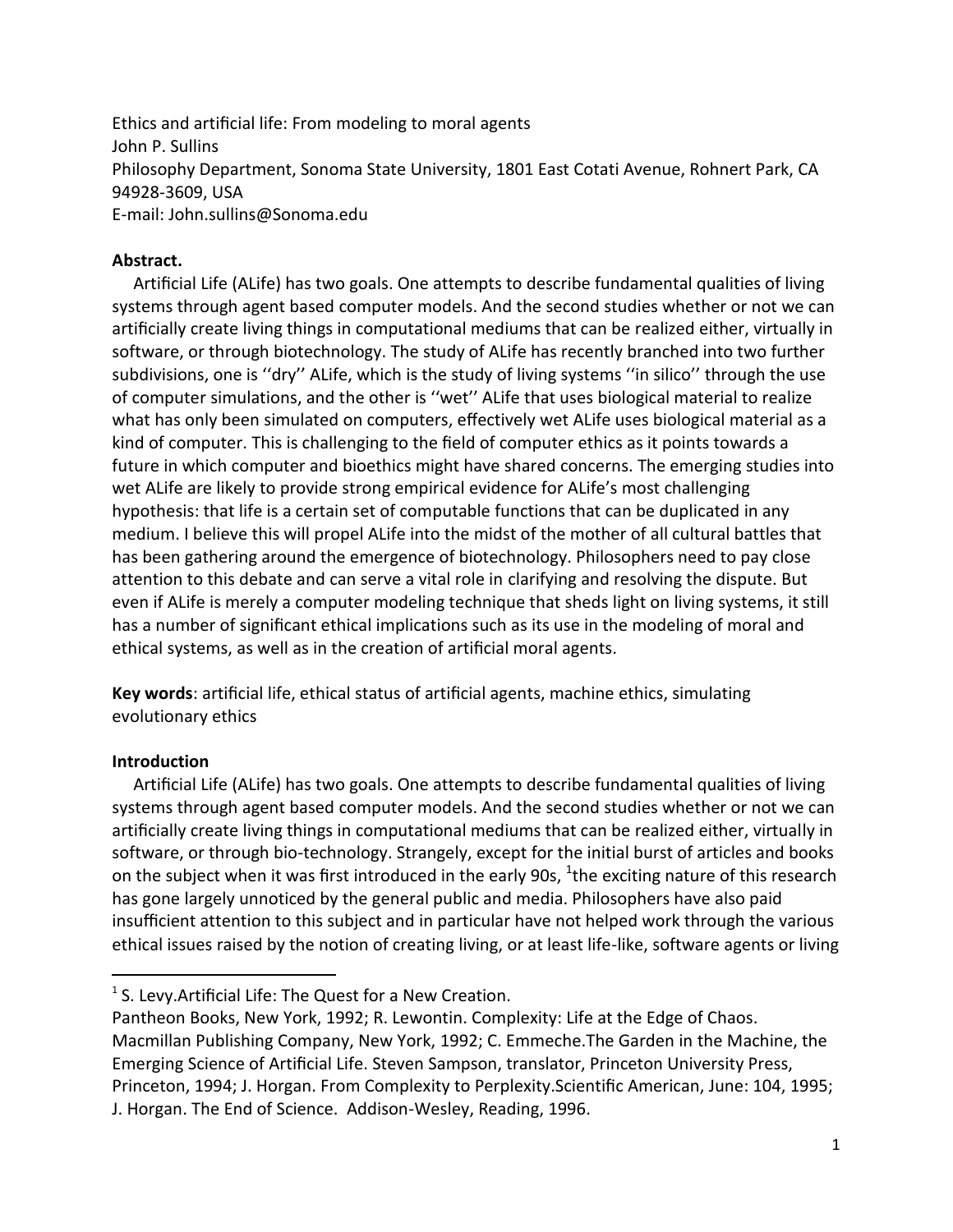bio-computational entities. Reasonable arguments can be raised that ALife is not going to succeed in its most ambitious goals, but even if ALife is merely a computer modeling technique that sheds light on living systems, it still has a number of significant ethical implications that need to be addressed. The study of ALife has recently branched into two further subdivisions, one is ''dry'' ALife, which is the study of living systems ''in silico'' through the use of computer simulations and the other is ''wet'' ALife that uses biological material to realize what has only been simulated on computers, effectively wet ALife uses biological material as a kind of computer. This is challenging to the field of computer ethics as it points towards a future in which computer and bioethics might have shared concerns. The emerging studies into wet ALife are likely to provide strong empirical evidence for ALife's most challenging hypothesis: that life is a certain set of computable functions that can be duplicated in any medium. I believe this will propel ALife into the midst of the mother of all cultural battles that has been gathering around the emergence of biotechnology. Philosophers need to pay close attention to this debate and can serve a vital role in clarifying and resolving the dispute.

# **The unwelcome truths of ALife**

 $\overline{\phantom{a}}$ 

Some early researchers in ALife made the claim that ALife can, or had already, synthesized real artificial life inside their computers.<sup>2</sup>Since that time, however, the vast majority of the researchers in this field have not taken a hard stand on this issue. While individual researchers may believe in their heart of hearts that their software agents are technically alive, they do not often posit that belief in their research. Instead, most researchers tend to use ALife as a fruitful modeling method with applications in a great variety of topics leaving the messy business of defining ''life'' to the philosophers and theoretical biologists. Perhaps this retreat from Hard ALife in favor of the more cautious Soft ALife stance is responsible for the loss of the public interest in the subject. The claim that ALife can provide a credible method for studying evolution in a software context is not at all as sexy as saying, ''my computer is alive.'' Others, have had some nagging doubts about Hard ALife,<sup>3</sup> Soft ALife has not raised much objection

3 **3** M.A. Bedeau. Philosophical Aspects of Artificial Life.

<sup>2</sup> **2** C.G. Langton. Artificial Life. In Chris Langton, editor, SFI Studies in the Sciences of Complexity, Proc. Vol. VI. Addison-Wesley, Redwood City, 1989; S. Rasmussen. Aspects of Information, Life, Reality, and Physics. In C. Langton, C. Taylor, J.D. Farmer, S. Rasmussen, editors. Artificial Life II: the Proceedings of the Workshop on Artificial Life, held February 1990 in Santa Fe, New Mexico, Vol. 10, pp. 767–774. Addison-Wesley, Redwood City, 1992; T. Ray. An Approach to the Synthesis of Life. In C. Langton, C. Taylor, J.D. Farmer, S. Rasmussen, editors. Artificial Life II: the Proceedings of the Workshop on Artificial Life, held February 1990 in Santa Fe, New Mexico, Vol. 10, pp. 767–774. Addison-Wesley, Redwood City, 1992.

In Towards a Practice of Autonomous Systems. Proceedings of the first European Conference on Artificial Life, pp. 494–503. MIT Press, Cambridge, 1992; Emmeche, 1994; Horgan, 1996; E.T. Olson. The Ontological Basis of Strong Artificial Life. Artificial Life, 3(1): 29–39, 1997; H.H. Pattee. Simulations, Realizations, and Theories of Life. In C. Langton, editor, Artificial Life: The Proceedings of an Interdisciplinary Workshop on the Synthesis and Simulation of Living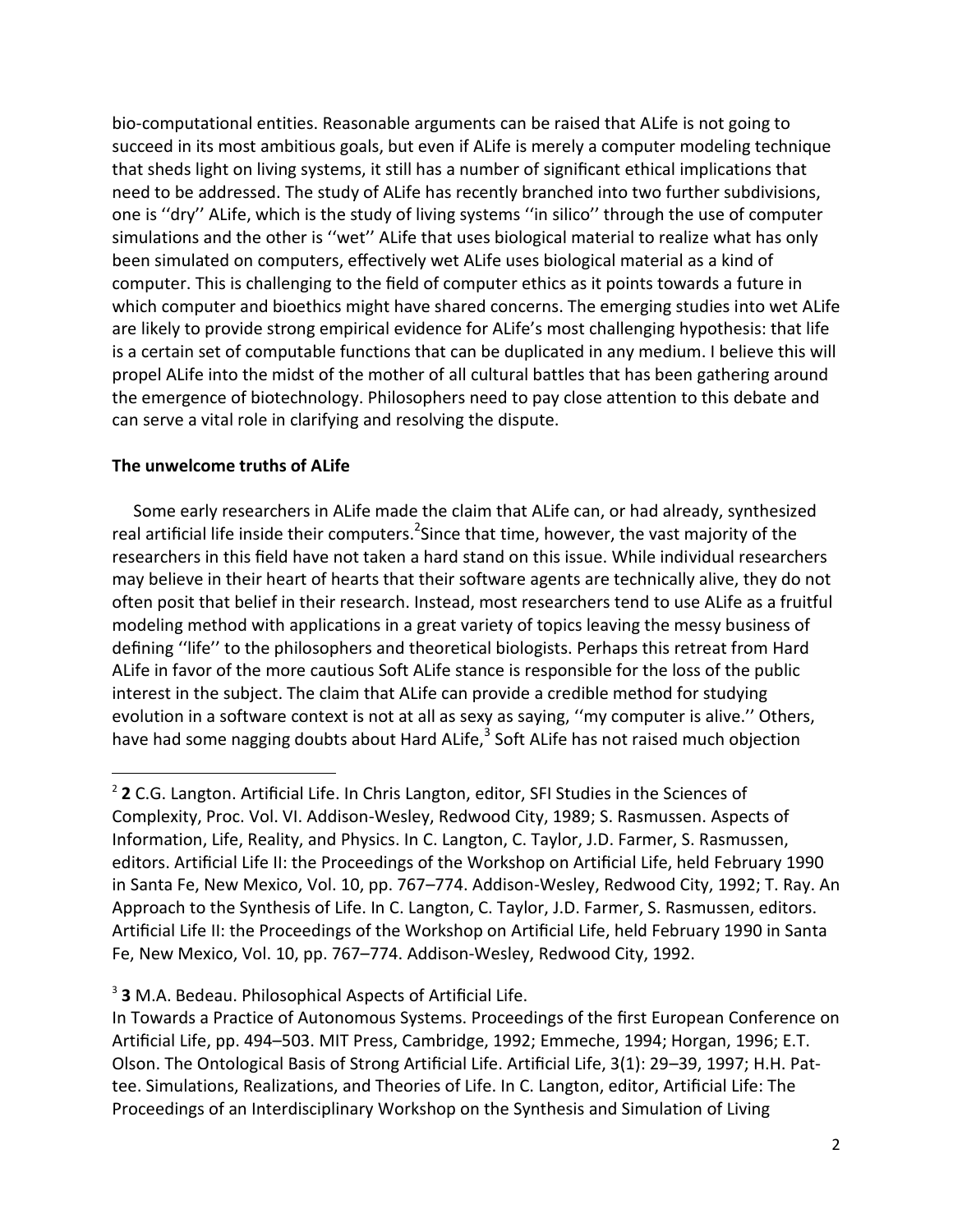from philosophers. However, I would like to argue here that both strong and weak ALife has the potential to be seen as a threat to some traditional thinkers because ALife, strong or weak, provides compelling evidence for the power of evolution and its role in all life, including that of humans, and this has been a hot topic to traditional thinkers, especially in America.

Let me explain why I feel this is an important topic for discussion in the field of computer ethics. Computing technology has consistently challenged many of our traditional ethical values. Navigating the rapidly shifting landscape of computing technology as well as analyzing the computer's role in our ethical and belief systems have long been the purview of the field of computer ethics. For example, the ease in which one can access and process data with a computer has led to new challenges in maintaining personal privacy that did not pose much of a threat to earlier generations. So the technology itself exacerbates existing ethical problems and in some situations creates entirely new ones. In these instances the computer is a new tool through which human agents impact one another and these altered relationships can be evaluated from an ethical standpoint. This general class of cases and conundrums makes up the core of computer ethics study but there are two additional ways in which the computer can effect ethical deliberations.

One is that the computer can serve as a metaphor or model that alters the way we look at a subject and in that way alter or challenge traditional values and mores. For instance, evolution is a difficult concept for the non-specialist to grasp, but with a computer and a few ALife models it can be quickly and effectively taught. For instance, Richard Dawkins in his book; The Blind Watchmaker, $^4$ uses a simple ALife model to prove his point that one can get complex phenotypic structures from the simple random mutation of a set of ''genes'' that are encoded in the software and subjected to the fitness function of pleasing the aesthetics of the user. This program results in interesting patterns that develop without any preset design for that structure in the mind of the user.<sup>5</sup> Dawkins'

Systems, held September 1987, in Los Alamos, New Mexico, Vol. 6. Addison-Wesley, Redwood City, CA, 1989; E. Sober. Learning From Functionalism – Prospects for Strong Artificial Life. In C. Langton, et al., editors, Artificial Life II: The Proceedings of the Workshop on Artificial Life, held February 1990 in Santa Fe, New Mexico, Vol. 10. Addison-Wesley, Redwood City, CA, 1992; J. Sullins. Knowing Life: Possible Solutions to the Practical Epistemological Limits in the Study of Artificial Life. The Journal of Experimental and Theoretical Artificial Intelligence, 13 (4), pp. 397– 408, 2001.

l

<sup>4</sup> R. Dawkins.The Blind Watchmaker: Why the Evidence of Evolution Reveals a Universe without Design. W.W. Norton and Company, Inc., 1996.

 $5$  Here is a similar java program that can be accessed from the web and experimented with by the reader: (http:// suhep.phy.syr.edu/courses/mirror/biomorph/). have on the study of ethics, human nature and morality. The compelling illustrations presented by these software models in favor of an evolutionary understanding of our world, and our own human nature, will necessarily place ALife in direct confrontation with those who would prefer to excise all discussion of evolution in the context of ethics and human nature.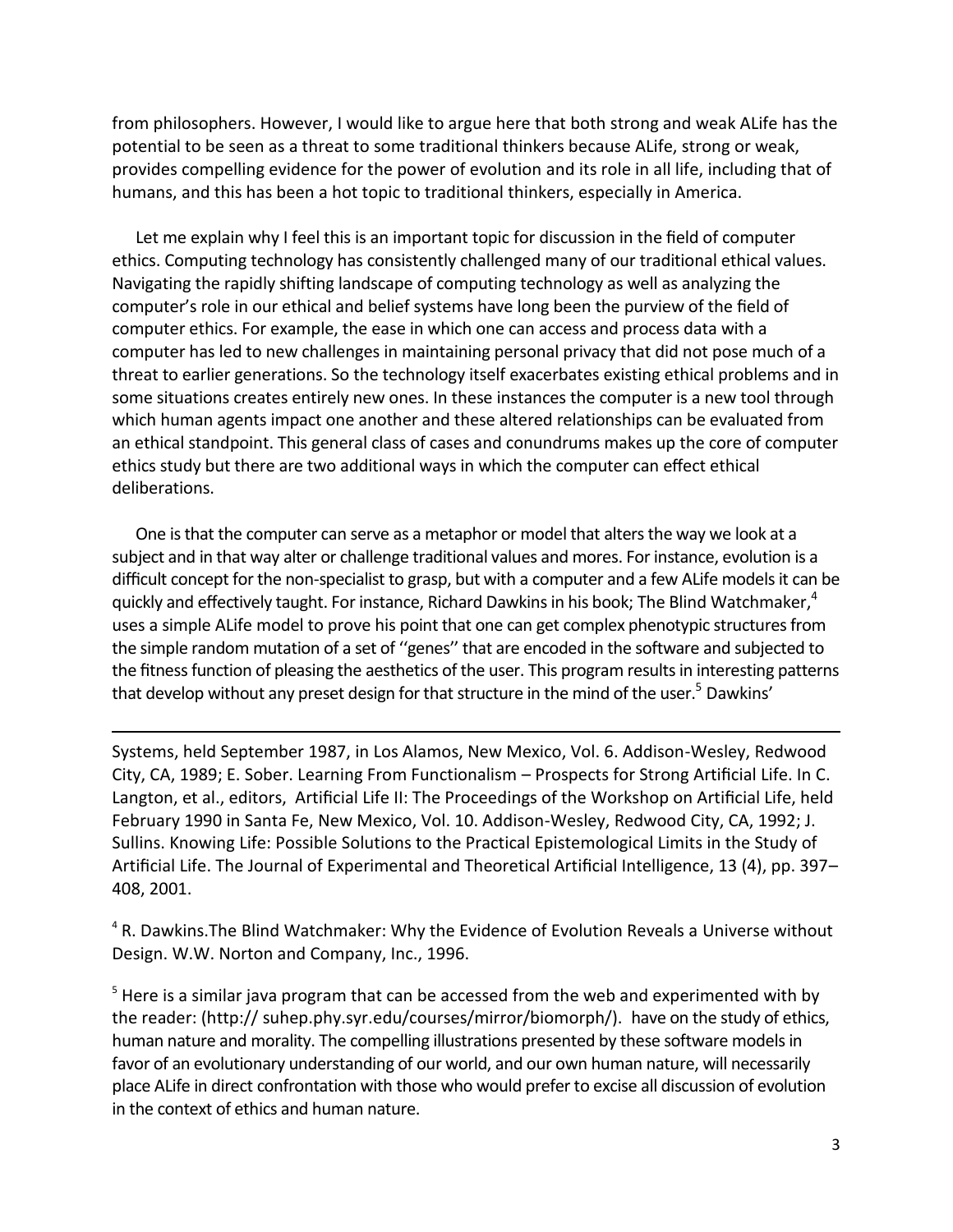program is relatively simple but other, more complex, programs exist and through these ALife programs one can learn the dynamics of the theory of evolution, including its beauty and its ugliness, and the simplicity of its components that nonetheless have the ability to produce complex organisms and behaviors. Later in this paper we will look at a few more examples of these kinds of models and discuss the impacts they might

The second alternative way in which computer technology can impact our ethics is when it plays the role of an independent moral agent. This is still just a theoretical possibility, but it is not inconceivable that computer software agents or advanced physical robots might someday become robust enough in their dealings with humans and each other that they will have to be considered as part of our moral deliberations.<sup>6</sup> If one believes in the hard ALife claim that some computer agents are, or could conceivable become, living agents with their own interests, environments and ecologies, then there is a real possibility that these theoretical entities might have to be considered from an ethical standpoint. The arguments in favor of this ethical stance could proceed in the same way that proponents of animal rights might extend moral concern to animals, or possibly one might see a significantly advanced ALife ecosystem as a kind of natural environment that deserves the kind of regard that environmental ethics argues we must pay towards natural biological ecosystems.

So there are two areas that need to be address in this paper; the ethics of ALife as models (Soft ALife), and the ethics of ALife as independent agents and ecosystems (Hard ALife). We will find that in both areas there are some unwelcome findings that challenge traditional ethical systems.

#### **Ethics and soft ALife**

 $\overline{\phantom{a}}$ 

 It is easy to see that certain aspects of soft ALife would be of interest to traditional computer ethics concerns. For instance, soft ALife deals entirely with self-replicating programs, a trait that is shared by those who create computer viruses. So there are a number of issues that can be raised regarding the use and containment of legitimate ALife programs, which might become a real problem if they were used maliciously.

 In this paper though, I am interested in a more subtle concern. The computer is a powerful medium for realizing complex thought experiments. For instance, imagining the process and hypothetical mechanisms of the theory of evolution is a difficult problem that is vastly simplified when mathematical and computational tools are used to help illustrate it. Darwin's theory is simple to state but vastly counterintuitive, so much so that it still does not find

<sup>&</sup>lt;sup>6</sup> M. Anderson, S.L. Anderson, and C. Armen. Towards Machine Ethics.Proceedings of AAAI Workshop on Agent Organizations: Theory and Practice, San Jose, CA, July, 2004; M. Elton. Should Vegetarians Play Video Games? Philosophical Papers, 2000.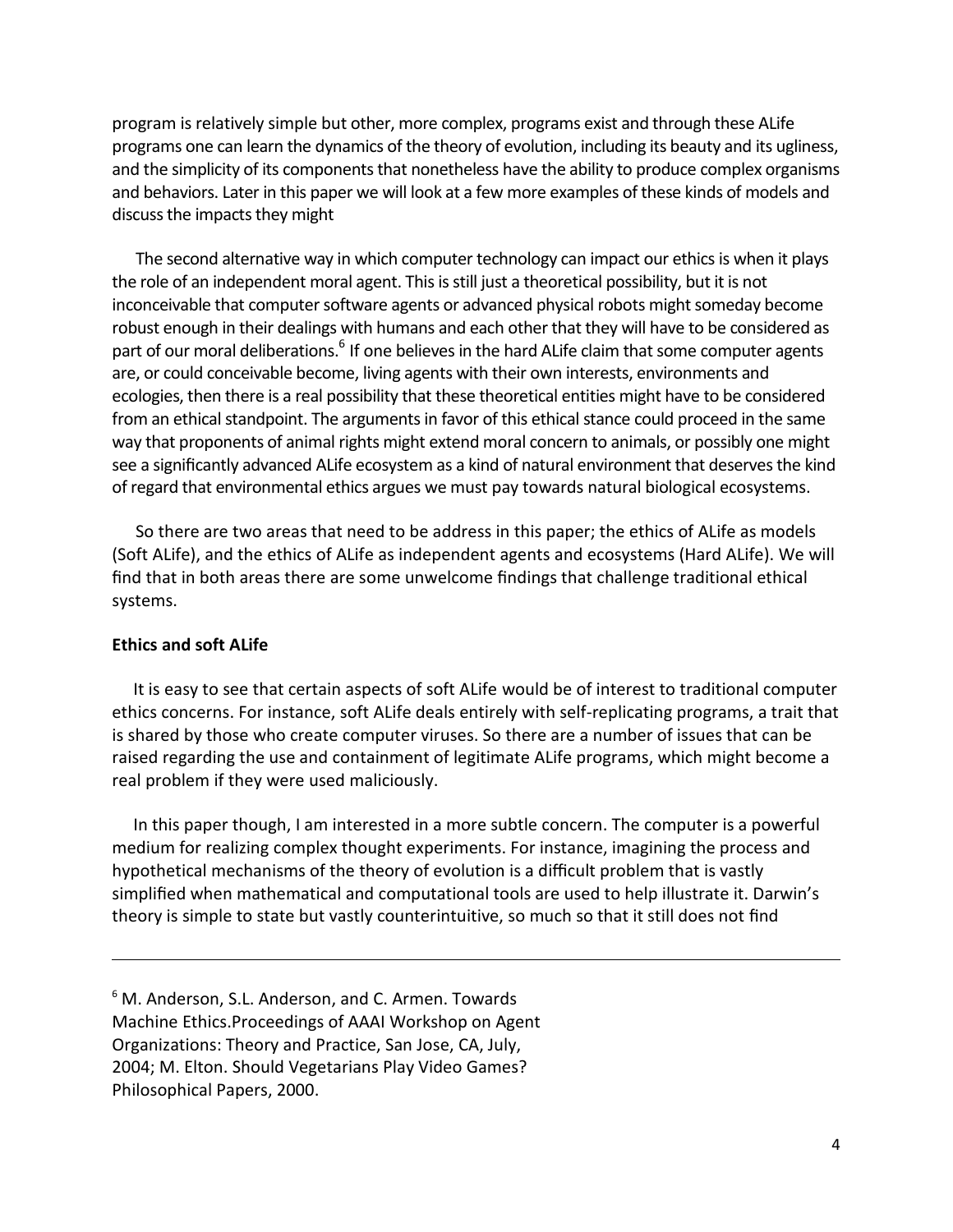acceptance with traditional thinkers. As Daniel Dennett explains in his book; Darwin's Dangerous Idea:

 Here then is Darwin's dangerous idea: the algorithmic levelis the level that best accounts for the speed of the antelope, the wing of an eagle, the shape of the orchid, the diversity of species, and all the other occasions for wonder in the world of nature. It is hard to believe that something as mindless and mechanical as an algorithm could produce such wonderful things.<sup>7</sup>

Understanding the power of algorithms is impossible without having some experience in manipulating them and watching them work. The algorithm of evolution is further obscured by the fact that it is a recursive algorithm that moves so slowly one cannot observe it easily in nature. ALife models remove both of these difficulties by allowing one to build simulations where the user can modify fitness constraints, mutation rates, etc. and then run through millions of generations of software entities in a few seconds, which makes soft ALife programs a compelling way to illustrate the veracity of Darwin's dangerous idea, and as such, these models could be seen to be dangerous as well.

One common argument used by those antagonistic to the theory of evolution is that the belief in evolution corrupts our faith in traditional ethics, since without an intelligent designer there is no grounding to our moral intuitions and some sort of Hobbesian state of nature will replace our well-ordered societies. I would like to take a brief look at a few ALife programs to counter that argument, by showing how societies and even altruism can be a product of evolutionary forces and since altruism is an other-directed behavior, it is conceivable that more complex other-directed behaviors such as ethics and morality might develop under evolutionary constraints as well.

### **Existing ALife models that shed light on the evolution of altruism**

 $\overline{\phantom{a}}$ 

 The idea that altruism might evolve has proven to be a contentious one. Many believe that, since evolution works at the level of individual reproductive fitness, serious other-directed behavior could not evolve, for any cost in individual reproductive fitness will cause the altruist to become gradually extinct. Still, we do observe behavior in humans and animals that seems to benefit the group more than the individual, and that has to be explained within the context of evolution. One might argue that evolution creates egoists but that does not necessarily mean that they are not ethical egoists: alternatively, one might argue that evolution works at the level of groups as well as individuals and therefore that group-directed behavior would be selected for as well.<sup>8</sup> Let's take a look at a few examples.

<sup>7</sup> **7** D. Dennett.Darwin's Dangerous Idea: Evolution and the Meanings of Life. Simon and Schuster, New York, 1995.

<sup>&</sup>lt;sup>8</sup> E. Sober and D. Wilson. Unto Others: The Evolution and Psychology of Unselfish Behavior. Harvard University Press, Boston, 1998.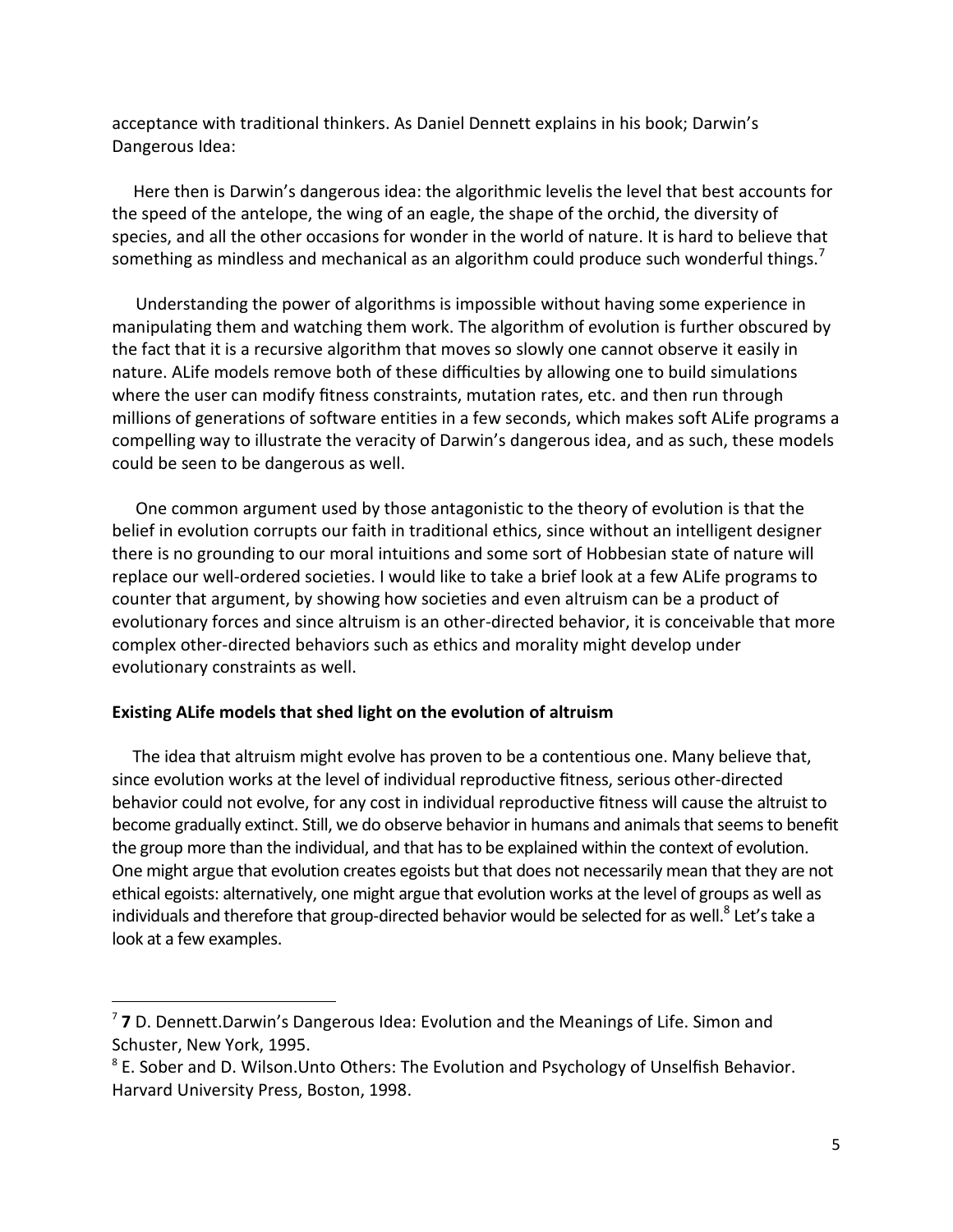#### **Sugarscape**

The first agent-based ALife model that attempted to simulate something like human societies is the "Sugarscape" program.<sup>9</sup> This model attempted to show how societies emerge from simple interactions between agents. Such fundamental collective behaviors as group formation, cultural transmission, combat and trade are seen to ''emerge'' from the interaction of individual agents following simple local rules.<sup>10</sup>

The agents are very simple. They populate an uncomplicated world with one resource, ''sugar,'' which they need to find and eat. They can then ''metabolize'' this resource and use it to move around to find more food.

Agents are born onto the Sugarscape with a sense of vision, a metabolism, a certain speed of movement and other genetic attributes. Their movement is governed by a simple local rule: "look around as far as you can; find the spot with the most sugar; go there and eat the sugar." $^{11}$ Every time an agent moves, it burns sugar at an amount equal to its metabolic rate. Agents die if and when they burn up all their sugar.<sup>12</sup>

From these simple beginnings a number of interesting social behaviors emerge. Migration when sugar grows at different rates along the landscape, hibernation when resources are low, and the formation of ''tribal'' grouping when the landscape is changed to facilitate this behavior. When the tribes migrate to a frontier area, ''the two tribes interact, engaging in combat and competing for cultural dominance, to produce complex social histories with violent expansionist phases, peaceful periods, and so on.<sup>"13</sup>

Epstein and Axtell have extended this modeling technique and have used it for a number of experiments in economics and social science, including a model that simulates genocidal behavior.<sup>14</sup>

Interesting as these models are, an awful lot of this emergent behavior is in the eye of the beholder. The groups are defined only very roughly and there is only a small attempt to model any sort of psychology. Even with these very simple agents, though, it is possible to get something that looks like group interactions. Epstein and Axtell's hope is to find general social rules that emerge with little or no thought out of the simple interaction of individuals. Sugarscape does provide a very compelling simulation of the evolution of simple groups that

 $\overline{\phantom{a}}$ 

 $^9$  J.M. Epstein and R. Axtell.Growing Artificial Societies: Social Science from the Bottom Up. MIT Press, Cambridge, 1996.

 $10$  Ibid.

 $11$  Ibid.

 $12$  Ibid.

 $13$  Ibid.

<sup>&</sup>lt;sup>14</sup> J. Rauch. Seeing Around Corners: The New Science of Artificial Societies. The Atlantic Monthly, April, 2002.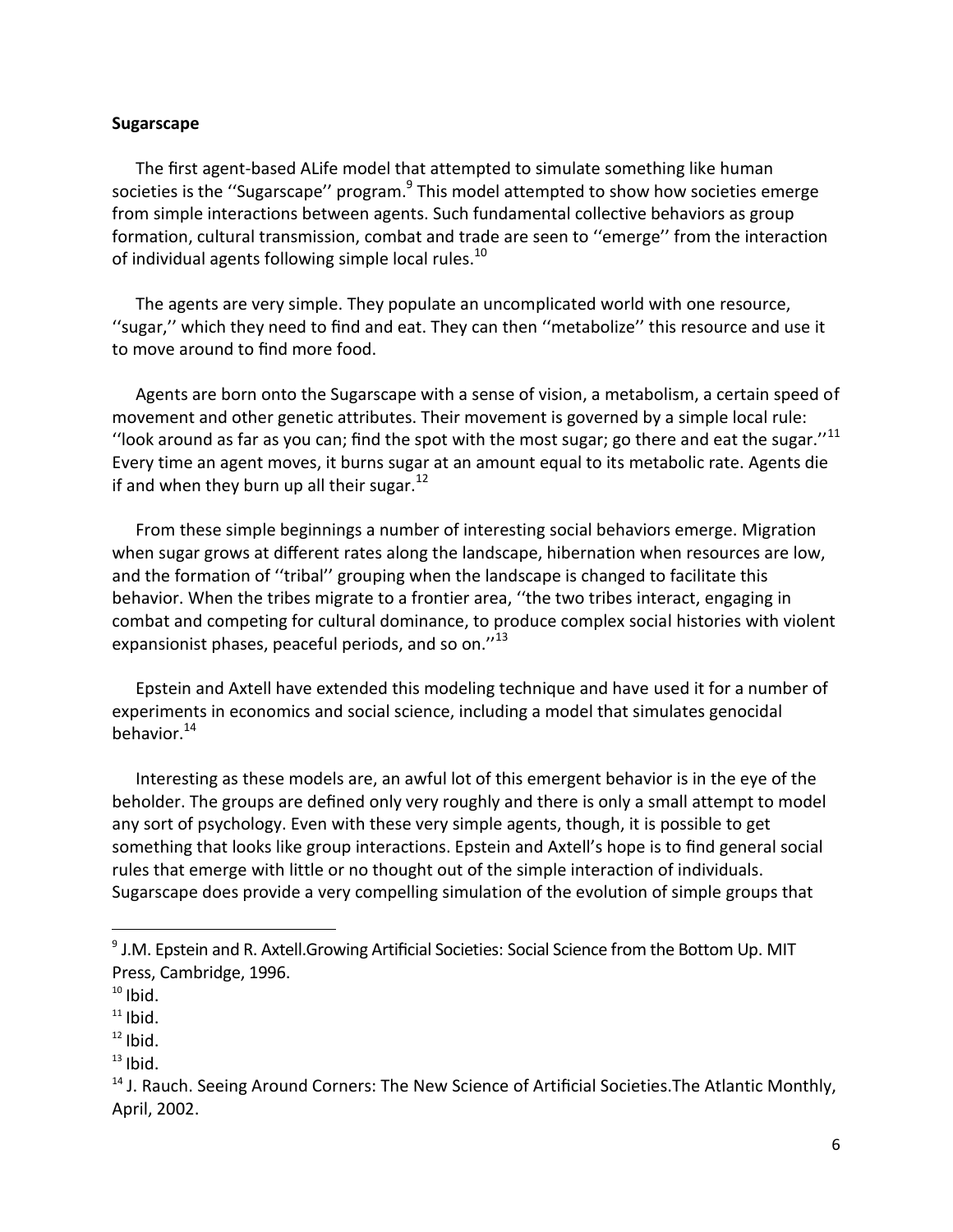emerge without external design and has inspired further work. ALife models that show evidence of cooperation, group selection and altruism

Another model was created by Pepper and Smuts at the Santa Fe Institute, <sup>15</sup> attempts to explore explicitly the emergence of altruistic behavior. In their paper, they begin by reviewing how David Sloan Wilson and Elliot Sober,<sup>16</sup> were able to show mathematically that if the right conditions hold, then natural selection can operate at the level of the group selecting for altruistic traits in individuals that benefit the group at large even though they exact a cost in fitness to the individual.

Wilson and Sober advanced this idea in the face of the well-known counter arguments from theorists such as Richard Dawkins who claim to prove that group selection is a dead theory because even if one can theoretically dream up schemes in support of group selection, it is meaningless because in the real world, groups are not stable enough to count as a "vehicle of selection."<sup>17</sup> To challenge the prevailing view, Pepper and Smuts have made a model where the programmer does not explicitly define the group level, which allows them to ask:

- (1) Can spatial heterogeneity alone generate the local fitness effects and population structure necessary to drive group selection?
- (2) Does group selection require association among kin in order to be effective?  $^{18}$

Essentially, Pepper and Smuts' model is a standard ALife cellular automaton that simulates a world with regular food patches, and is populated by two types of agents. The first kind of agent eats any food it encounters while the other, an altruist, restricts its feeding at a certain cost in reproductive fitness to itself. The behavior of the altruistic agent allowed more agents to survive in the midst of limited resources clearly benefiting the group.

Their model confirmed that altruistic behavior is selected for in between-group selection, although it was selected against in within-group selection. They found that, with patchy food distribution, the cooperative trait spread more quickly. Additionally, they discovered that the groups did not have to be composed of spatially located kin, thus countering any claims that this was simply a model of kin selection theory.<sup>19</sup>

The main finding is that the model questions the prejudice against group selection one finds in mainstream theoretical biology based on the idea that group selection needs, ''discrete and

 $\overline{\phantom{a}}$ 

<sup>&</sup>lt;sup>15</sup> J.W. Pepper and B.B. Smuts. The Evolution of

Cooperation in an Ecological Context: An Agent-based Model. In T.A. Kohler and G.J. Gumerman, editors, Dynamics in Human and Primate Societies: Agent-Based Modeling of Social and Spatial Processes. Oxford University Press, New York, 2000.

 $16$  Supra, No. 8.

<sup>&</sup>lt;sup>17</sup> R. Dawkins. The Selfish Gene. Oxford University Press, Oxford, 1989.

 $18$  Supra, No. 15.

 $19$  Ibid.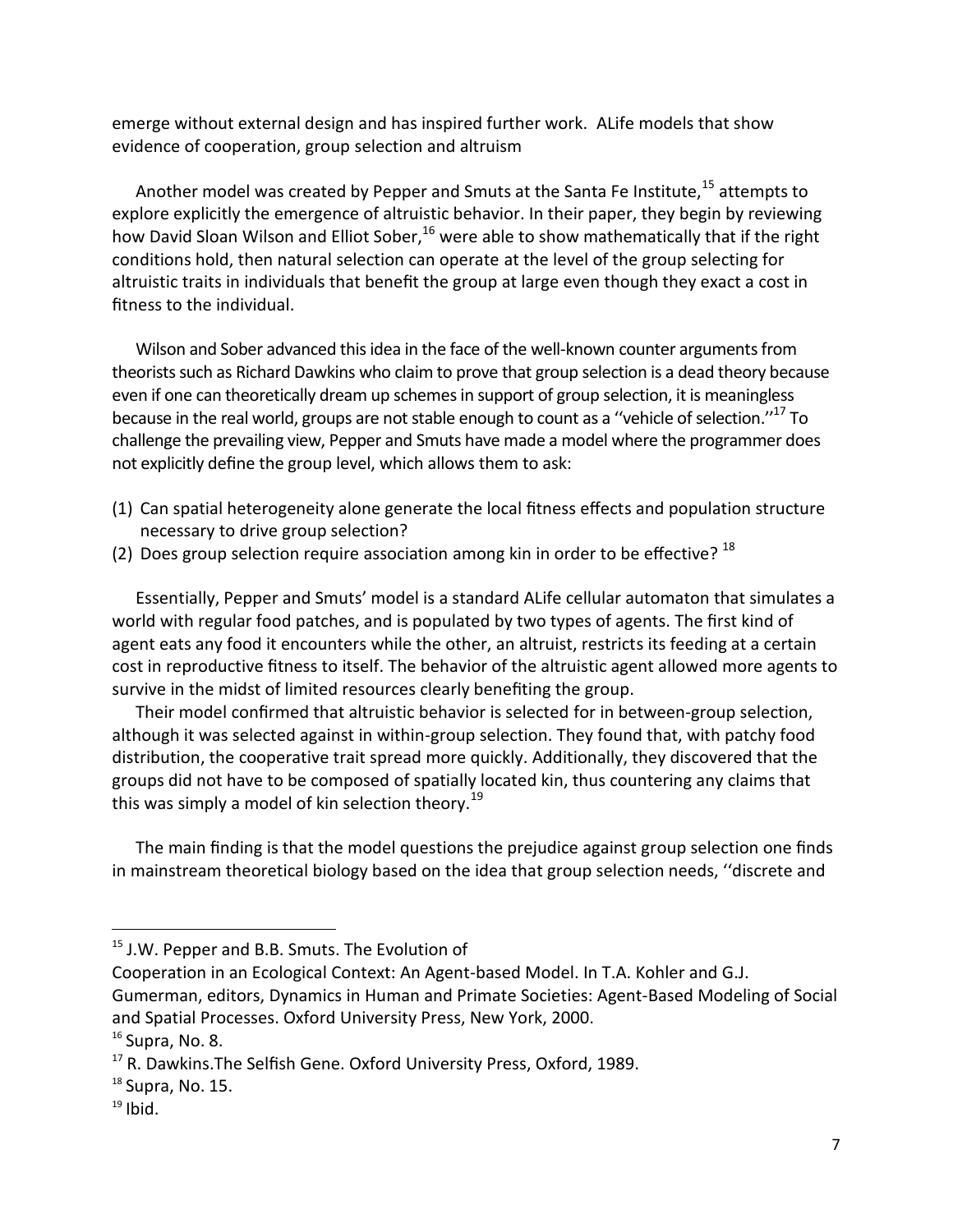stable groups that might not be typical in nature."<sup>20</sup> This opens the door a bit wider for more serious inquiry into the exact nature of group selection and its effects on altruistic behavior and it begins to eliminate the notion that there can be no ethics or morality in a world created by the forces of evolution.

I think that the agent-based approach is the correct one but that the technology that we have today is a bit too weak to simulate the evolution of morality in full. To achieve this goal will require software agents that have at least some cognitive abilities. The more cognitive abilities the agents have the more interesting and useful these models will become. Of course, we are still in the dark about the proper way to model many cognitive processes, so it is no wonder that the models so far have stuck with very simple agents. It is just a matter of time, though, for more advanced programs to develop and, in the meantime, there is still much work that can be done with the extending simple models.

An important project that is currently attempting to address these robust problems is the New and Emergent World Models through Individual, Evolutionary and Social Learning (NEW TIES). This is a very ambitious three year research program begun in 2004 and funded by the European Union, which seeks to develop a very large and powerful agent based model where the agents might evolve language, society, and some understanding of their own existence.<sup>21</sup> NEW TIES involves a number of European researches in computer science, social science, and economics, all from different universities and countries, so there is a great deal of potential to this model. While the researchers do not specifically address the evolution of morality in their proposal, there is little doubt that this model, or one built with the technology they are developing, will have direct application to the study of the evolution of morality. It is unfortunate that those developing this model do not yet see this opportunity but they do acknowledge this ethical impact of their work:

...[T]he project has the opportunity (and the responsibility) to inform the wider public of the possible implications of the creation of large scale communities of autonomous virtual agents. We shall do this through the popular science media, endeavoring to provide a fair and objective view of future scenarios, without encouraging scare mongering.<sup>22</sup>

So far they have done so with a number of articles and brief news items appearing in popular magazines such as PC Magazine, New Scientist, and Information Week.<sup>23</sup>These researchers are correct, as we evolve more and more complex software agents and societies of software agents, we must address the issue of the moral status of software agents and recognize their capacities as fellow moral agents. I will develop this a bit more in the last section of this paper.

 $20$  Ibid.

 $21$  For a full description of this project see Annex I – escription of work Prepared on 05/04/2004 FP6-502386: NEW TIES (http://www.cs.vu.nl/%7Egusz/newties/an- nex1-short.pdf).  $22$  Ibid.

<sup>&</sup>lt;sup>23</sup> See (http://www.new-ties.org)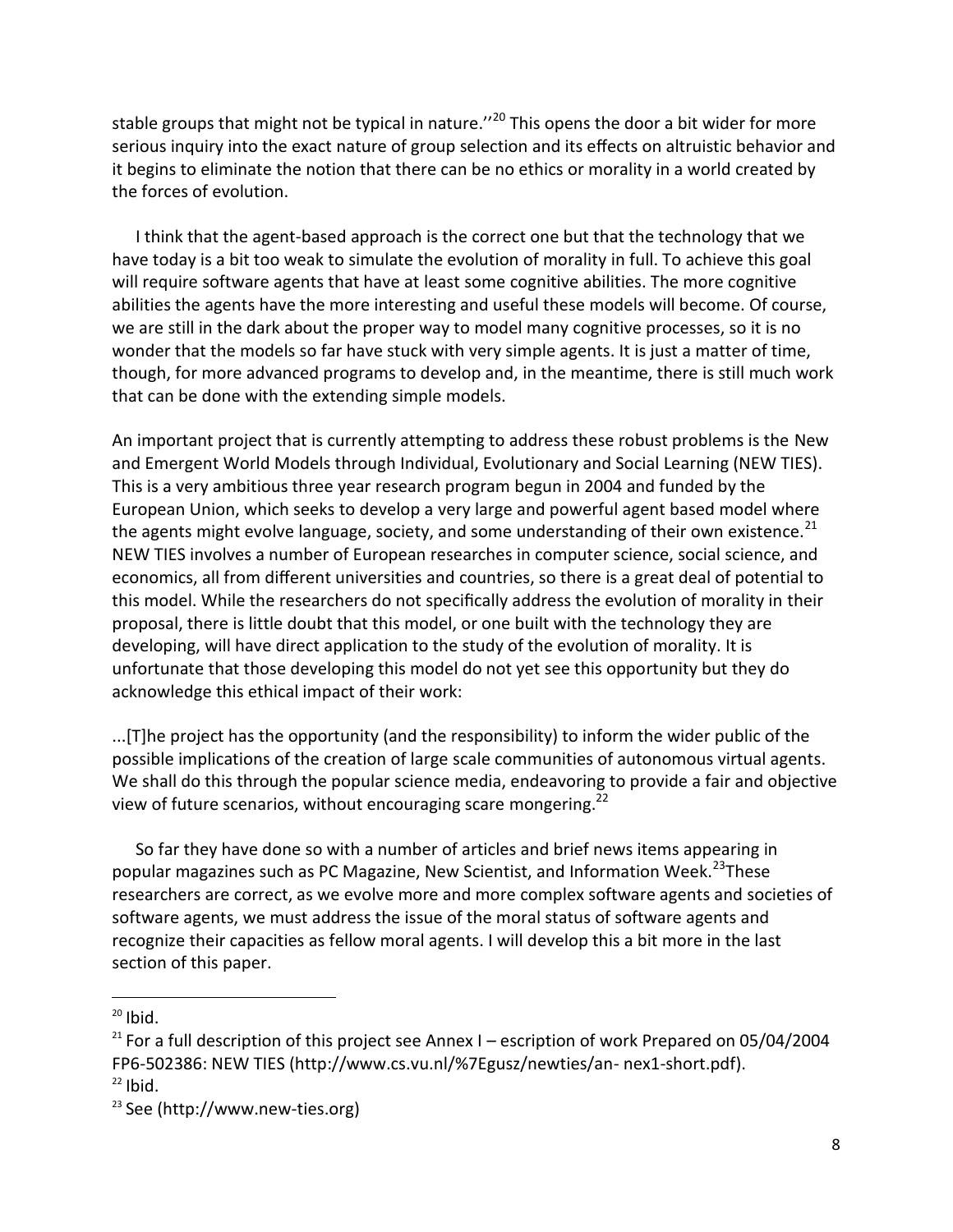One thing that all of these models do achieve is providing increasing evidence that it is not inconceivable that societies and groups might be able to emerge out of evolutionary processes. Evolution is not the enemy of ethics and morality and, through the use of more advanced models; this will become more and more apparent.

So we have two ways in which soft ALife models may have ethical impacts. First, they may help model difficult scientific theories, like Darwinian evolution, and as such can play a role in resolving the debates regarding the ethics of teaching alternative theories to evolution. And the second is that they help make sense of difficult issues in theoretical evolutionary ethics.

#### **Ethics and hard ALife**

Some of the researchers in the field of ALife have made the claim that they believe under certain circumstances some software agents can be said to be alive.<sup>24</sup> While "life" is notoriously difficult to define, it is true that some software agents have many of the qualities such; as metabolism, self-reproduction, subject to evolutionary process, etc., that one might list as necessary life functions. So, while it is difficult to unequivocally state that ALife programs are alive, it is also difficult to state categorically that no ALife programs are alive. So we must take seriously, at least at the theoretical level, the ethical implications of creating artificially living computational agents.

Certainly if we were to build computational systems that had cognitive abilities similar to that of humans we would have to extend them moral consideration in the same way we do for other humans. Of course we are nowhere near to creating such entities but what about more modest cognitive agents? At what point do they need to be considered as objects of moral deliberation? Matthew Elton of the University of Sterling has suggested that if one is willing to extend moral concern to animals, then one must also logically extend that concern to any other cognitive agent that is similar to an animal, which implies that if one is committed to protecting animals from violence then one should not wantonly destroy software agents in video games.<sup>25</sup> This probably goes a bit too far given the level of technology found in the videogames of today. Even the best AI programs in existence exhibit very modest cognitive skills and therefore have very little claim to moral consideration. Still, as these programs advance in abilities we will have to revisit this problem. What is more worrisome is that the level of violence simulated in some games may indeed raise ethical questions. Even if the software agent is not the equivalent of a human in cognitive skills, they are portrayed in some games fully rendered on the computer screen as humans who bleed suffer and die like humans. If a clear distinction is not drawn by the game one has to wonder at our ability to inflict such mayhem even if it is just pretend.

Given that our ALife programs are not the equivalent of humans or even animals, then can we conclude that Hard ALife software agents deserve no moral consideration? Perhaps, but one final claim might be raised when one considers Hard ALife projects as attempts to create new

 $24$  Supra, No. 2.

 $25$  Supra, No. 6.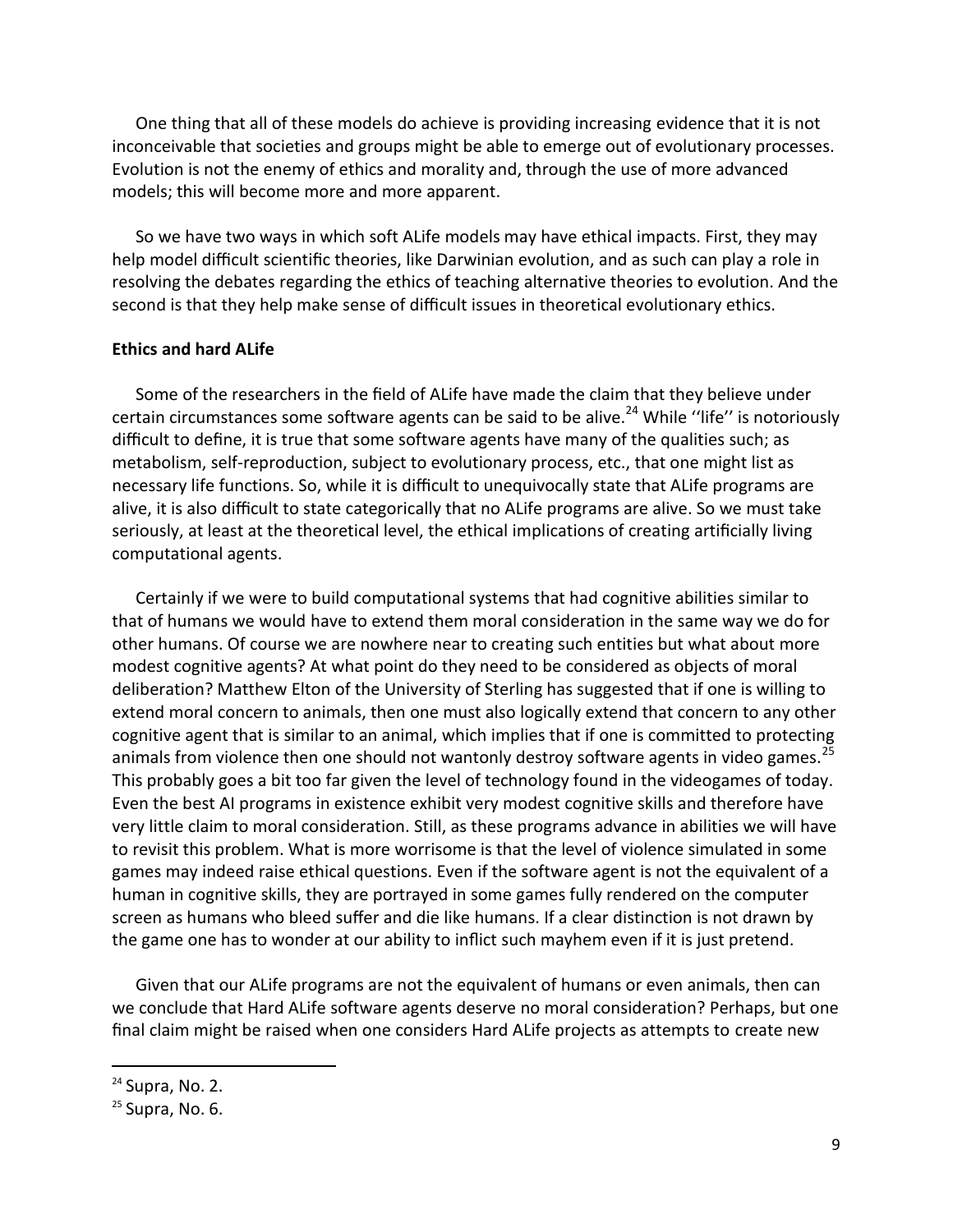artificial ecologies. If this is granted, then we should deploy the lessons of environmental ethics towards these potential new environments. While I would not suggest that even the best hard ALife projects, such as Tom Ray's ''Tierra'' project approaches the level of complexity of a real environment, it is a grey area and future programs may become more and more like the environments we talk about in environmental ethics.

### **Computer ethics versus machine ethics**

In a recent paper Michael Anderson et al., argue that it is time to consider the role that computer technology plays in ethical decision making.<sup>26</sup> While they seem to gloss over the fact that the field of philosophy of technology has argued persuasively for a number of years that technology is the physical manifestation of philosophical values including ethical values. What they do correctly point out is that computer technology is increasingly becoming much more autonomous in its interactions with the world and as such will be increasingly called on to make ethical decisions which were once the exclusive realm of humanity.

Anderson et al., claim that the field of machine ethics is distinct from that of computer ethics because it is dealing with the ethical deliberation of machines towards humans and other machines, whereas computer ethics is concerned with the proper use of computers as that use effects other humans.

The main idea of the paper is that machines need to be built that can do their own moral reasoning. This is an fascinating argument due to the fact that there already exists many semiautonomous systems such as telerobotic weapons systems, medical knowledge base systems etc., that are already greatly impacting ethical decision making in life and death situations. In addition to this Anderson et al., argue that many of our ethical systems such as Act Utilitarianism and Prima Fascia ethics require very advanced calculations of causes and effects as well as the potential contradictions implicit in any given behavior, such that calculating them all accurately and quickly moves well beyond the ability of human. Thus what happens is that we rely only on our best guess, which is often weighted too heavily towards our own selfinterests. Computer systems can accurately crunch large numbers and do so judiciously as long as they are properly programmed to do so. So they recommend we build an AI moral reasoning knowledge base similar to those used in other disciplines such as medical or mechanical diagnostics.<sup>27</sup> In addition, working with an ethical reasoning knowledge base such as the one proposed would allow one to more accurately describe any given situation and realize in a more precise way who are all the various parties that would be effected by any contemplated action and what those effects might entail.

Anderson et al., have built two systems, Jeremy and W.D. that implement Act Utilitarianism and Prima Fascia moral reasoning, respectively. The results are preliminary and still have a number of problems. One I noticed was that the user is asked to determine the effects of the

 $\overline{a}$  $26$  Ibid.

 $27$  Ibid.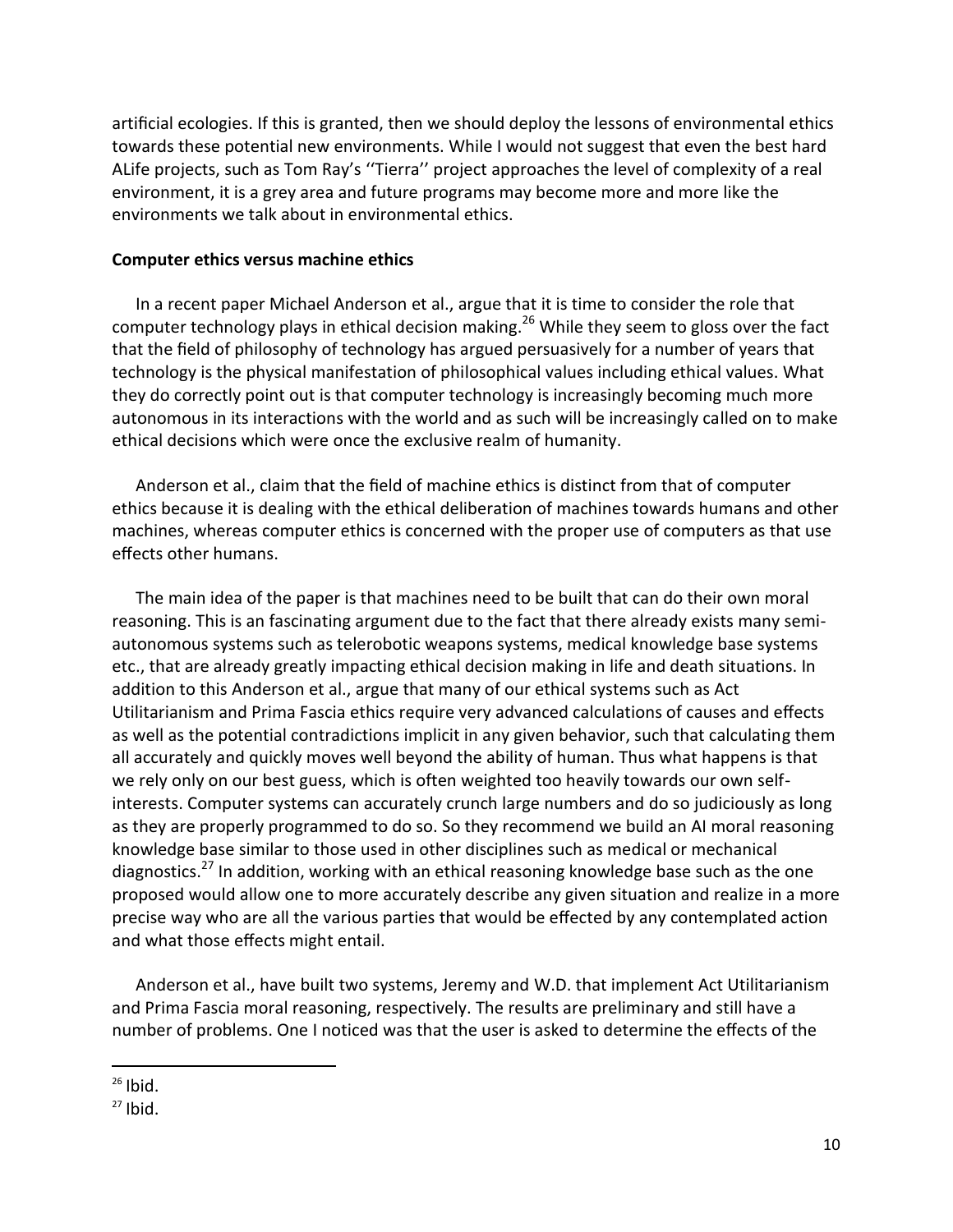action under consideration on all of the agents involved in the situation. This means that the goal of creating more accurate ethical reasoning is compromised since the user's preconceived notions of utility and effect are just reinforced by the computational process. This would result in the agent being able to more easily justify an immoral act based on the authority of the so called impartial ethics knowledge base.

This flaw needs to be addressed and it might be a fatal flaw for the foreseeable future. This is due to the fact that the machine would have to have a nuanced understanding of the situation at hand, in which case it would need to be a fully functioning AI the likes of which do not exist today and may not for some time. Even if sophisticated ethics knowledge bases do come online there is no guarantee that they would be as impartial as is required of this system since they would be agents in their own right and have interests of their own clouding their reason just like we do.

Machine Ethics does raise a very important point though. It will probably be the case that we will have to program our robust ALife software agents to ethically deliberate about their actions and how they might effect humans who interact with the system, long before we have to ethically deliberate about our interactions with the same software agents. This is due to the fact that these systems will be more and more autonomous and as such direct human control will become less and less of a possibility so as designers of these programs we have to make sure they can limit for themselves the amount of harm that we know self-reproducing programs can do.

### **Extending the concept of computation and the emergence of wet ALife**

 $\overline{a}$ 

 Up until recently the field of ALife has focused on exploring issues in theoretical biology through the use of computer simulations and/or robotic models. Even though the arguments presented to claim that these systems meet the minimum criteria for life are subtle and often interesting, if one believes in some sort of primacy of biological matter, then these arguments may seem to be easily dismissed.

This argument is going to become more difficult to maintain if the field of Wet ALife succeeds. Some ALife researchers are taking their theories off the computer and instead manipulating the constituent pieces of cells to attempt to synthesize very primitive artificial living cells.<sup>28</sup>

This begins to move the ethical concerns of ALife out of computer ethics and into bio-ethics. But with the emergence of bio-computational devices it is inevitable that these heretofore separate ethical disciplines will have to merge as their interests begin to intersect.

<sup>&</sup>lt;sup>28</sup> J. Szostak, D. Bartel, P. Luisi. Synthesizing life.Nature, 409: 383–390, 2001; S. Rasmussen, L. Chen, D. Deamer, D. Krakauer, N. Packard, P. Stadler, M. Bedau. Transitions from nonliving and living matter.Science, 303: 963–965, 2004.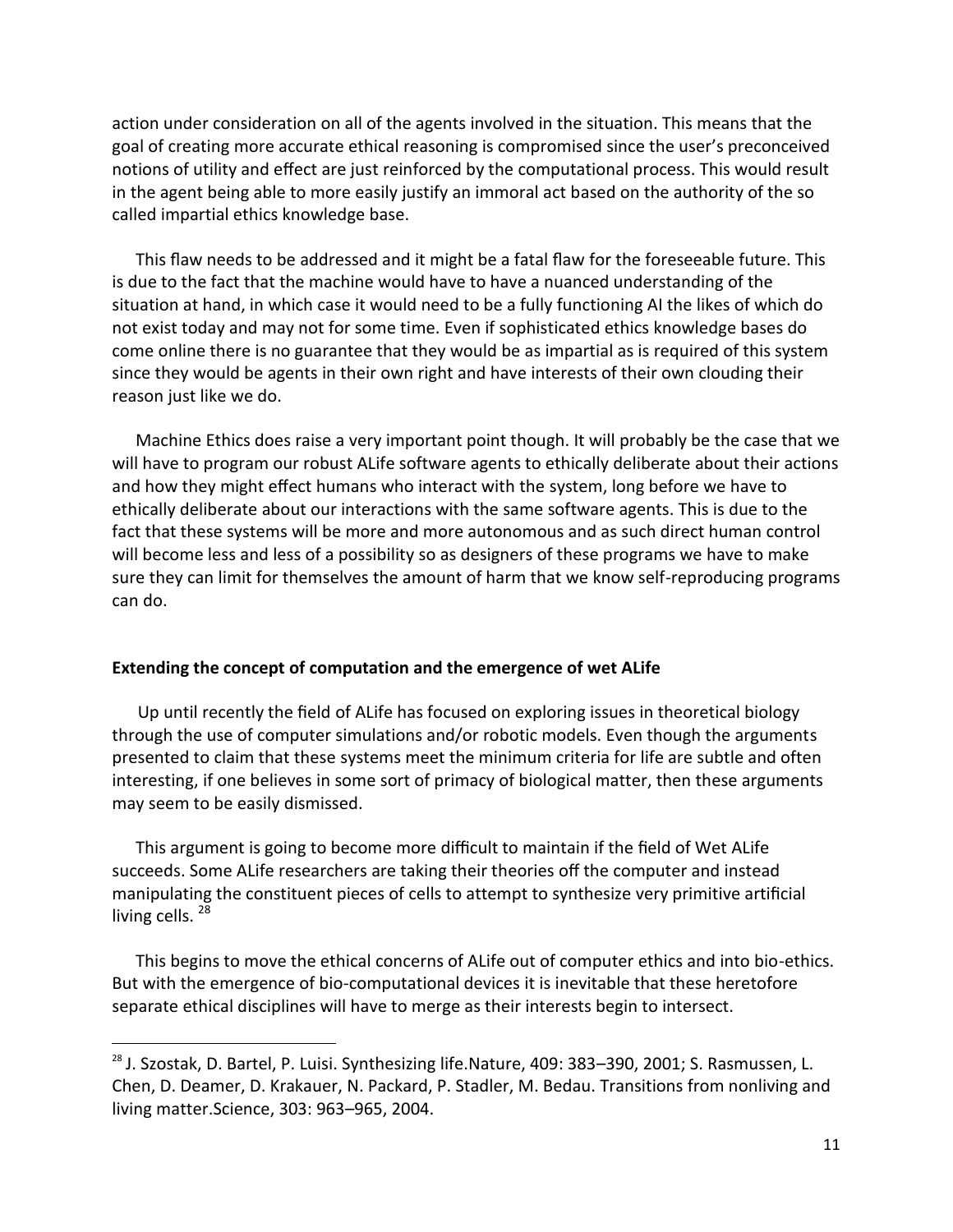So far there has not been any greatly significant results in this area of research, but if these bio-computational entities are successfully created, then they will be much harder to dismiss then the purely software simulations that have been created so far. When and if this happens it is likely that many traditional thinkers will find the success of wet ALife and anathema and the ethics of doing this research highly questionable much in the same way they object to stem cell research.

The anthropologist Stephan Helmreich has traced the impacts hard and soft ALife has already had with religion. In his book; Silicon Second Nature, 1998, he argues that ALife can serve for its practitioners as a kind of surrogate for traditional religion as well as provide strength to the sociobiological interpretation of human nature.<sup>29</sup> In the political landscape of today where traditional religious beliefs are on the upsurge worldwide, this alone will place ALife in the path of a great deal of popular criticism.

# **The role of philosophers in this debate**

In 1994 Daniel Dennett wrote:

There are two likely paths for philosophers to follow in their encounters with Artificial Life: They can see it as a new way of doing philosophy, or simply as a new object worthy of philosophical attention using traditional methods. ...I urge Philosophers to take the leap and consider the first to be more important and promising.<sup>30</sup>

So far only a few philosophers have taken Dennett up on his challenge, regardless of the fact that the field of ALife has been very accommodating to philosophers and philosophical issues. With Mark Bedau as a very notable exception, few professional philosophers regularly make use of ALife models. Perhaps it is just the philosopher's distrust in, and lack of facility with, computer models that has been driving this phenomenon.

Unlike hard or soft ALife, wet ALife is likely to be an even more unlikely tool for philosophers to employ directly. I agree that soft ALife is a potentially powerful tool in the construction of philosophical thought experiments. Mark Bedau writes that, ''...artificial life's computational methodology is a direct and natural extension of philosophy's traditional methodology of a priori thought experiments."<sup>31</sup>The thought experiments found in ethics and morality can be quite inconclusive, and exploring them in terms of computational models will help expose hidden, or unworkable, assumptions contained in the main ethical theories found in philosophy today.

<sup>&</sup>lt;sup>29</sup> S. Helmreich.Silicon Second Nature: Culturing Artificial Life in a Digital World. University of California Press, Berkeley, 1998.

<sup>30</sup> D. Dennett. Artificial Life as Philosophy.Artificial

Life, 1(3): 291–292, 1994.

 $31$  M.A. Bedau. Artificial Life. In L. Floridi, editor, Philosophy of Computing and Information. Blackwell Publishers, 2003.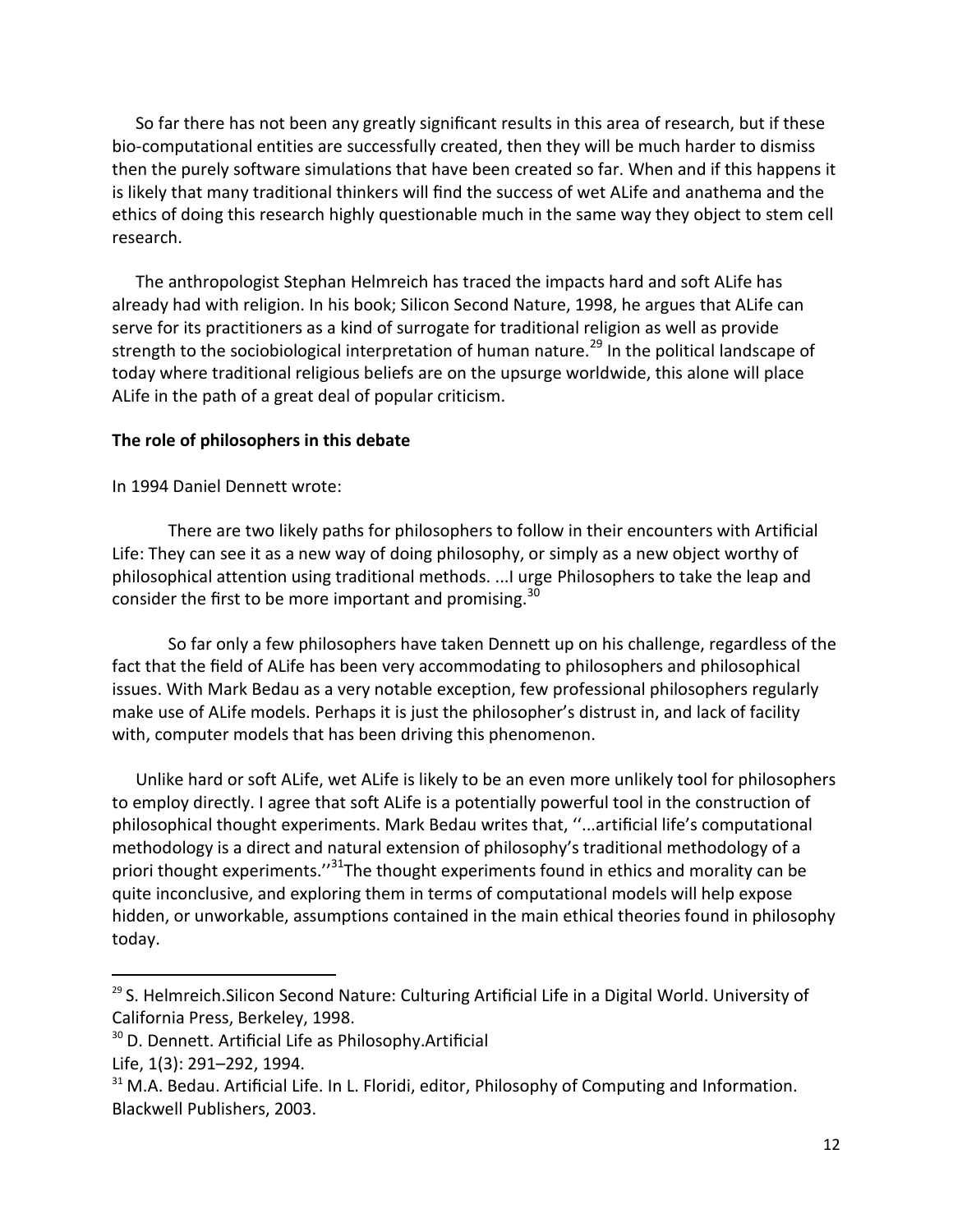But I also believe Dennett's dismissal of indirect philosophical analysis of ALife is too hasty. There is quite a bit of philosophical analysis of the social impacts of ALife that is left to be done.

One impact that I am interested in is why society in general feels uncomforted by scientific explanations of life such as those offered by ALife. It should come as no surprise to ALife researchers that their research programs may come under fire from more traditional belief systems. If ALife is a correct hypothesis, we should see these opposing social movements as perhaps two species of competing memes. If we do so, it is obvious that they will try to out reproduce one another in a competition for space in the conceptual landscape of human culture. What will be the likely outcome of this struggle?

An uncomfortable possibility, suggested by the work of the theoretical biologist David Sloan Wilson, is that traditional beliefs, though factually false, are more group functionally adaptive than scientific belief systems such as ALife.<sup>32</sup> So over time the traditional beliefs will prove to be more fit and will drive the more scientific belief systems to extinction. This is a chilling idea; the accuracy of this intuition might possibility be studied using an ALife model similar to the NEW TIES model mentioned above.

### **Taking artificial moral agents seriously**

 $\overline{a}$ 

In this paper I have shown that whether we are looking at hard or soft ALife, situated in vitro or in silico, this technology challenges our traditional notions of morality and moral agents. Morality is no longer, and may never have been, the exclusive claim of human agents. Certainly, autonomous ALife agents will become embroiled in moral situations, either through creating harms to other human or nonhuman agents or in suffering harm themselves. Therefore they must be considered moral agents.

Saying this runs afoul of a number of the traditional assumptions often made by moral philosophy, which suggests that a moral agent must have free will, intentional mental states, and is able to hold responsibility for its actions. Clearly, ALife agents have none of these things, so how can we sensibly call them moral agents?

Luciano Floridi and J.W. Sanders, of the Information Ethics Group at the University of Oxford argue that we need a ''mindless morality'' that would enable us to bypass these tricky traditional qualities of moral agents that, undeniably, have proven problematic to ascribe even to humans.<sup>33</sup>They argue that we can see artificial entities as agents when we properly set a certain level of abstraction where we can see the agent's actions as being interactive with their surroundings through state changes that are yet somewhat autonomous from their environment and also adaptable to new surroundings. When these autonomous interactions

 $32$  D.S. Wilson. Language as a Community of Interacting Belife Systems: A Case Study Involving Conduct To- wards Self ad Others.Biology and Philosophy, 10(1, January): pp. 77–97, 1995.  $33$  L. Floridi and J.W. Sanders. On the Morality of Artificial Agents. Minds and Machines, 14.3: 349–379, 2004.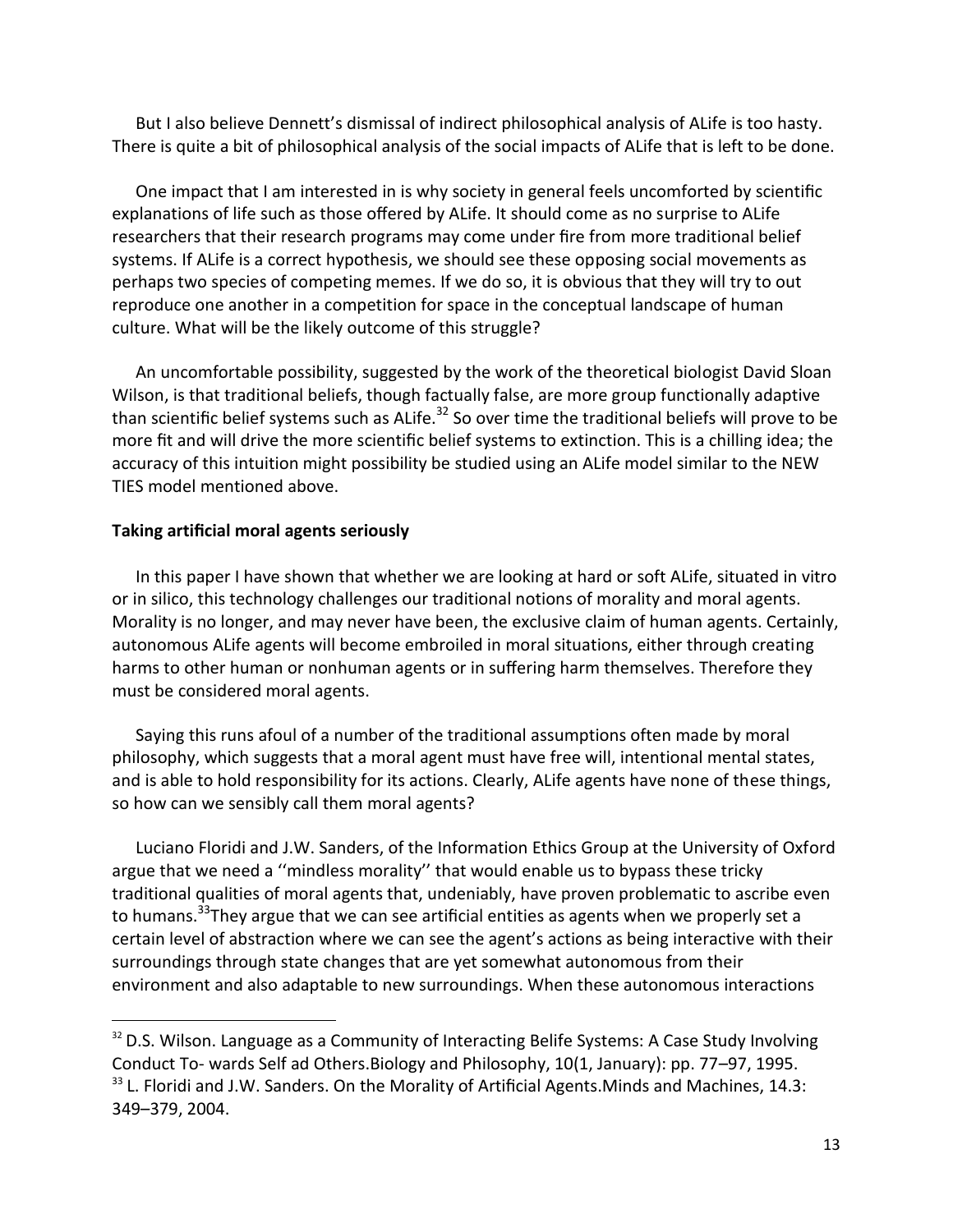pass a threshold of tolerance and cause harm we can logically ascribe a negative moral value to them, likewise the agents can hold a certain appropriate level of moral consideration themselves, in much the same way that one may argue for the moral status of animals, environments, or even legal entities such as corporations.<sup>34</sup>

Floridi and Sanders provide many examples to back up their argument but one that is very convincing is the claim that programs written in such a way that their source code is closed must be treated as moral agents in a way that open source programs need not. Since a program that closes off the user from knowing its inner workings will appear, at the level of abstraction of the user, to be interactive and adaptive, and completely autonomous, since the user is unable to examine the program that determines its behavior, then the program is a moral agent that can harm the user if, for instance, it spies on the web viewing habits of its user, or some other breach of confidence. But at the level of abstraction of an open source program, it is no longer a moral agent since the user has complete scrutiny of the source code and is therefore more personally responsible for what the program does.<sup>35</sup>

This example works well for the purposes of this paper as it provides a very strong case for ascribing moral status to ALife agents. ALife agents are typically created using a genetic algorithm that tests each agent against some fitness function, allowing those that perform the best to reproduce in the next generation, and deleting those that do not. A typical ALife program may go thorough many thousands of generations, creating new agents each time without the aid of a human programmer. Given complex agents competing for survival in a complex environment, this process will result in nearly incomprehensible code more impenetrable than the best protected commercially produced code of today. This would mean that ALife agents could be seen, at certain levels of abstraction, as moral agents and in turn deserving of moral consideration themselves. Meaning that they may soon evolve to have a moral status similar to what we might ascribe to animals today. Floridi and Sanders' work stands as an important example of the role of philosophy in understanding and clarifying the moral implications of ALife technology.

#### **Conclusion**

ALife is a technology that is challenging to traditional ethics and morality on a number of levels. I have argued that regardless of whether you think ALife is simply a modeling technique or a way to synthesize novel living agents, either way, there are significant ethical challenges that this technology forces us to confront.

 $34$  Ibid

 $35$  Ibid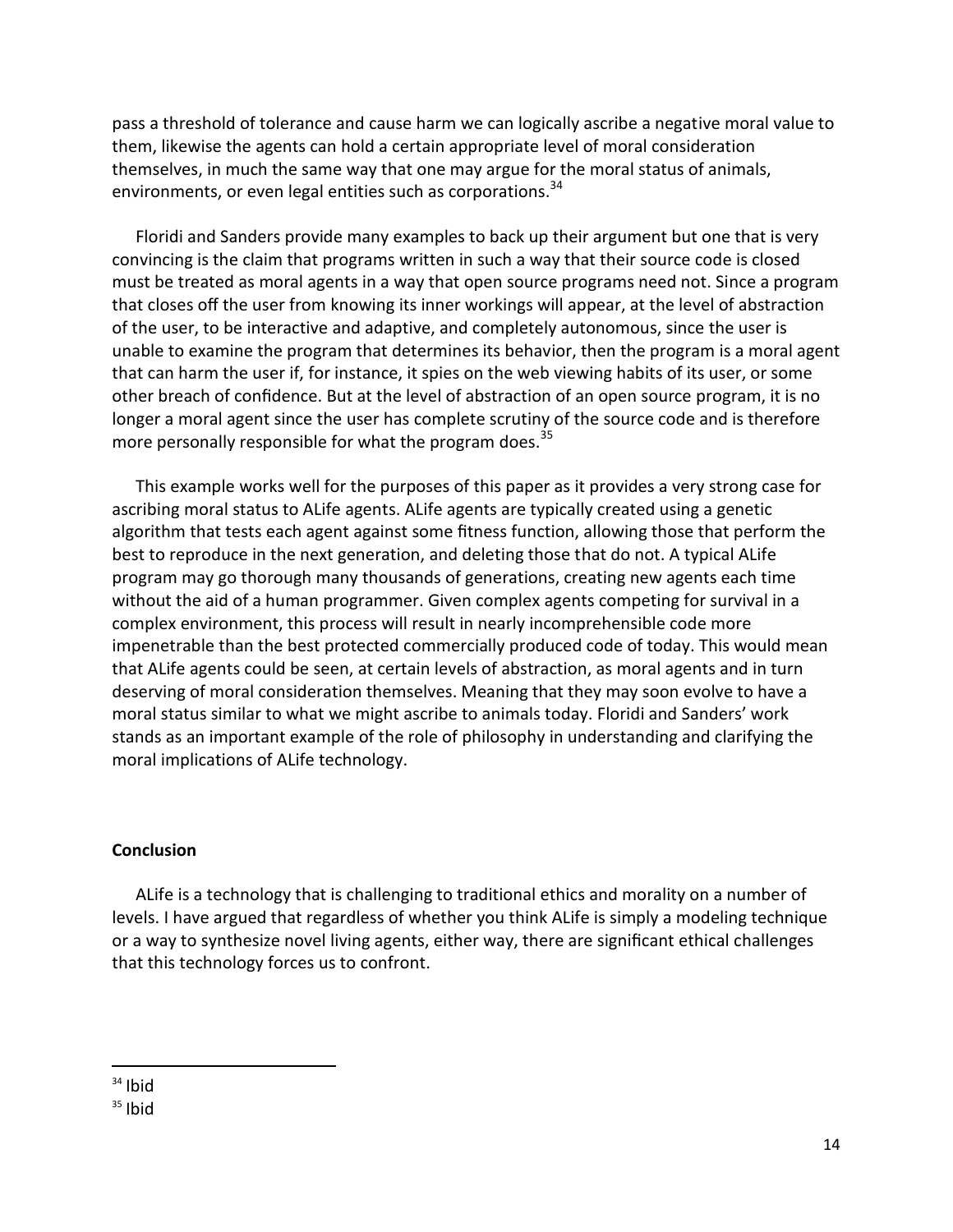As a modeling technique, it allows us to make sense of the role morality may play in the evolution of societies. In addition, ALife is a powerful way for philosophers to extend traditional thought experiments regarding ethics and morality.

If ALife is capable of synthesizing life either in vitroor in silico, then there will be significant ethical implications given the potential impacts of these entities in their respective environments. But as we have seen, we do not have to envision these seemingly science fiction extremes, it is absolutely certain that ALife programs can be seen as non-living artificial agents that can exhibit artificial morality and are indeed real moral agents.

# **References**

**M. Anderson**, S.L. Anderson and C. Armen. Towards Machine Ethics. In Proceedings of AAAI Workshop on Agent Organizations: Theory and Practice, San Jose, CA, July, 2004.

**M.A. Bedeau**. Philosophical Aspects of Artificial Life. In Towards a Practice of Autonomous Systems. Proceedings of the first European Conference on Artificial Life, pp. 494–503, MIT Press, Cambridge, 1992.

**M.A. Bedau**. Artificial Life. In L. Floridi, editor, Philosophy of Computing and Information. Blackwell Publishers, 2003.

**R. Dawkins**, The Selfish Gene. Oxford University Press, Oxford, 1989.

**R. Dawkins**. The Blind Watchmaker: Why the Evidence of Evolution Reveals a Universe Without Design. W.W. Norton and Company, Inc., 1996.

**D. Dennett**. Artificial Life as Philosophy. Artificial Life, 1(3): 291–292, 1994.

**D. Dennett**,Darwin's Dangerous Idea: Evolution and the Meanings of Life. Simon and Schuster, New York, 1995.

**M. Elton**. Should Vegetarians Play Video Games? Philosophical Papers, 2000.

**C. Emmeche**. Life as an Abstract Phenomenon: Is Artificial Life Possible? In Towards a Practice of Autonomous Systems. Proceedings of the first European Conference on Artificial Life, pp. 466–474, MIT Press, Cambridge, 1992.

**C. Emmeche**, The Garden in the Machine, the Emerging Science of Artificial Life. Steven Sampson, translator, Princeton University Press, Princeton, 1994.

**J.M. Epstein and R. Axtell**, Growing Artificial Societies: Social Science from the Bottom Up. MIT Press, Cambridge, 1996.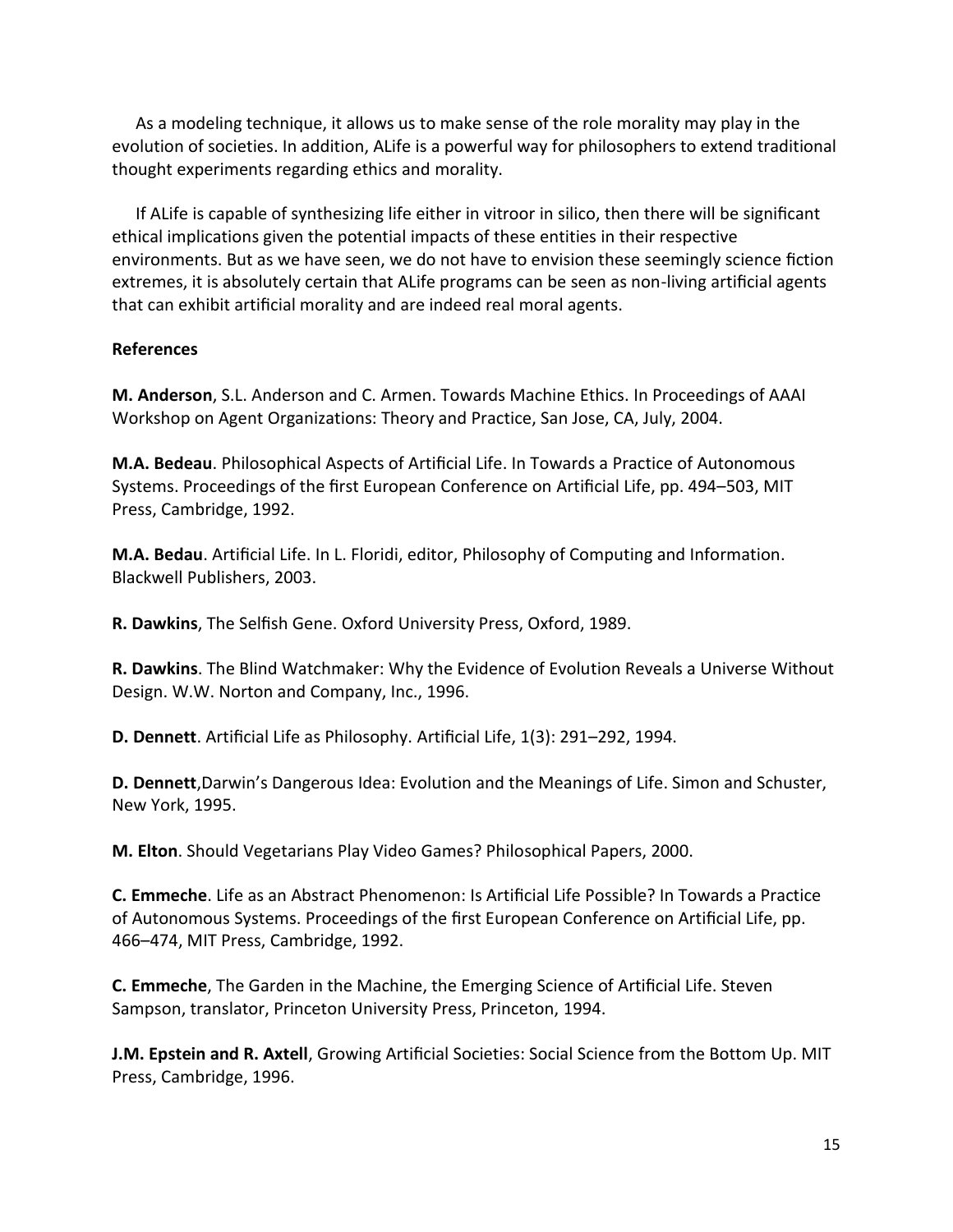**L. Floridi and J.W. Sanders**. On the Morality of Artificial Agents. Minds and Machines, 14.3: 349–379, 2004.

**S. Helmreich**, Silicon Second Nature: Culturing Artificial Life in a Digital World. University of California Press, Berkeley, 1998.

**J. Horgan**. From Complexity to Perplexity. Scientific American, June: 104, 1995.

**J. Horgan**. The End of Science. Addison-Wesley, Reading, 1996.

**C.G. Langton**. Artificial Life. In Chris Langton, editor, SFI Studies in the Sciences of Complexity, Proc. Vol. VI. Addison-Wesley, Redwood City, 1989.

**S. Levy**, Artificial Life: The Quest for a New Creation. Pantheon Books, New York, 1992.

**R. Lewontin**, Complexity: Life at the Edge of Chaos. Macmillan Publishing Company, New York, 1992.

**E.T. Olson**. The Ontological Basis of Strong Artificial Life. Artificial Life, 3(1): 29–39, 1997.

**H.H. Pattee**. Simulations, Realizations, and Theories of Life. In C. Langton, editor, Artificial Life: The Proceedings of an Interdisciplinary Workshop on the Synthesis and Simulation of Living Systems, held September 1987, in Los Alamos, New Mexico, Vol. 6. Addison-Wesley, Redwood City, CA, 1989.

**J.W. Pepper and B.B. Smuts**. The Evolution of Cooperation in an Ecological Context: An Agent-Based Model. In T.A. Kohler and G.J. Gumerman, editors, Dynamics in Human and Primate Societies: Agent-Based Modeling of Social and Spatial Processes, Oxford University Press, New York, 2000.

**J. Rauch**. Seeing Around Corners: The New Science of Artificial Societies. The Atlantic Monthly, April, 2002.

**S. Rasmussen**. Aspects of Information, Life, Reality, and Physics. In C. Langton, C. Taylor, J.D. Farmer, S. Rasmussen, editors, Artificial Life II: The Proceedings of the Workshop on Artificial Life, held February 1990 in Santa Fe, New Mexico, Vol. 10, pp. 767–774. Addison-Wesley, Redwood City, 1992.

**S. Rasmussen, L. Chen, D. Deamer, D. Krakauer, N. Packard, P. Stadler and M. Bedau**. Transitions From Nonliving and Living Matter.Science, 303: 963–965, 2004.

**T. Ray**. An Approach to the Synthesis of Life. In C. Langton, C. Taylor, J.D. Farmer S. Rasmussen, editors, Artificial Life II: The Proceedings of the Work-shop on Artificial Life, held February 1990 in Santa Fe, New Mexico, Vol. 10, pp. 767–774. Addison-Wesley, Redwood City, 1992.